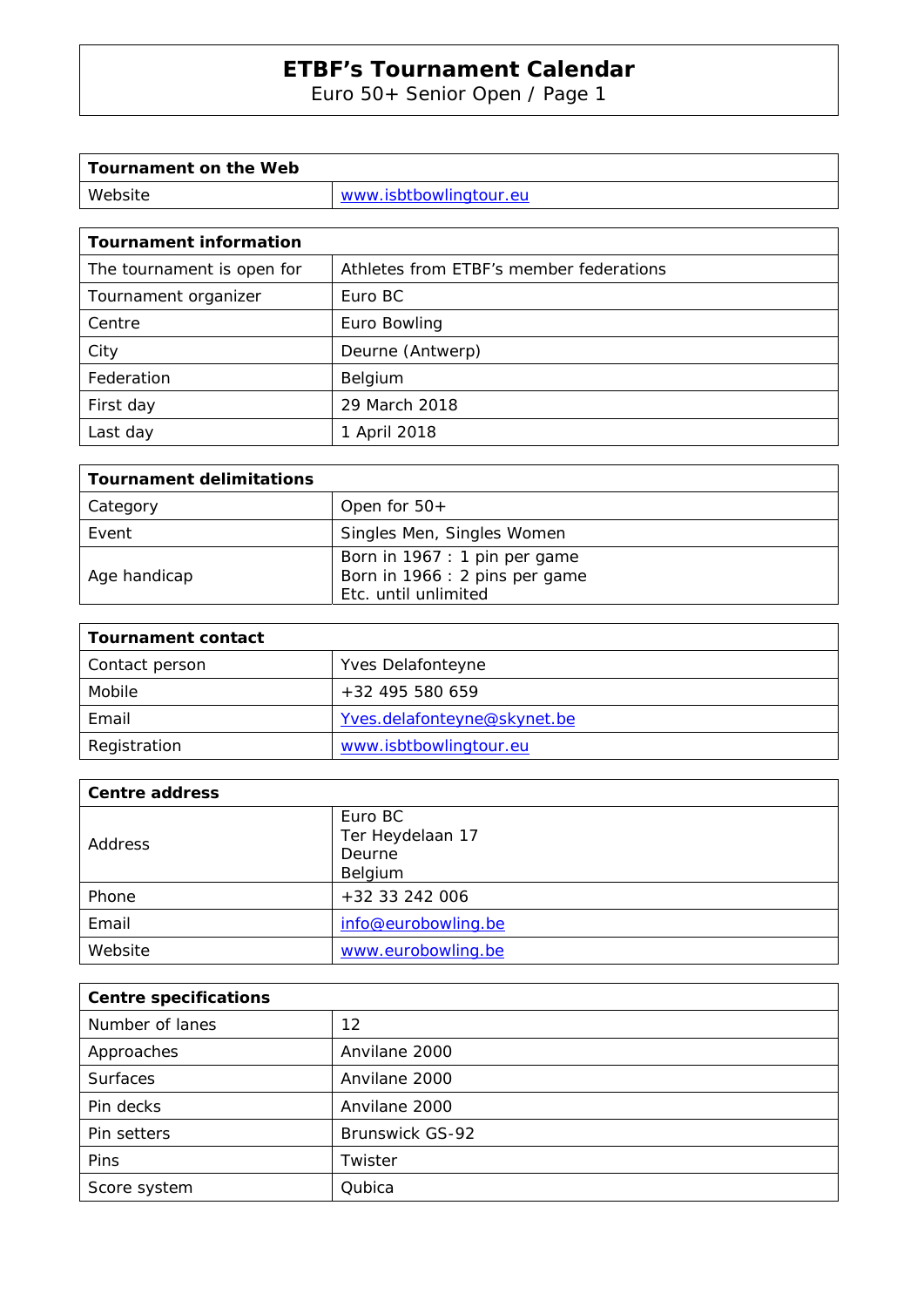Euro 50+ Senior Open / Page 2

| <b>Dressing specifications</b> |                  |
|--------------------------------|------------------|
| Oil machine                    | Kegel Walker     |
| Oil                            | Kegel Navigate   |
| Cleaner                        | Kegel Defense C  |
| Pattern prepared by            | Stefan Hendrickx |
| Dressing done by               | Stefan Hendrickx |

| <b>Prize money specifications</b> |       |
|-----------------------------------|-------|
| Prize fund status                 | Fixed |
| Tax on prizes                     | No    |

| Prize money expressed in €          |                    |                      |
|-------------------------------------|--------------------|----------------------|
| <b>Position</b>                     | <b>Singles Men</b> | <b>Singles Women</b> |
| Position 1                          | 1.100              | 500                  |
| Position 2                          | 750                | 400                  |
| Position 3                          | 550                | 300                  |
| Position 4                          | 400                | 200                  |
| Position 5-6                        | 250                | 150                  |
| Position 7-8                        | 250                | 100                  |
| Position 9-12                       | 175                |                      |
| Position 13-16                      | 150                |                      |
| Position 17-22                      | 100                |                      |
| Position 23-28                      | 75                 |                      |
| Turbo 1                             | 200                | 100                  |
| Turbo 2                             | 150                | 50                   |
| Turbo 3                             | 100                |                      |
| 1 <sup>st</sup> after qualification | 200                | 100                  |
| 2 <sup>nd</sup> after qualification | 150                | 50                   |
| 3 <sup>rd</sup> after qualification | 100                |                      |
| <b>Total</b>                        | 7.050              | 2.200                |

### **Tournament format**

**Qualification**  Entries, 6 games Re-entries, 6 games

#### **Turbo Competition**

All games in a series counts for Turbo Competition

-----------

**Men's Competition** 

**28 male athletes will qualify for the final steps**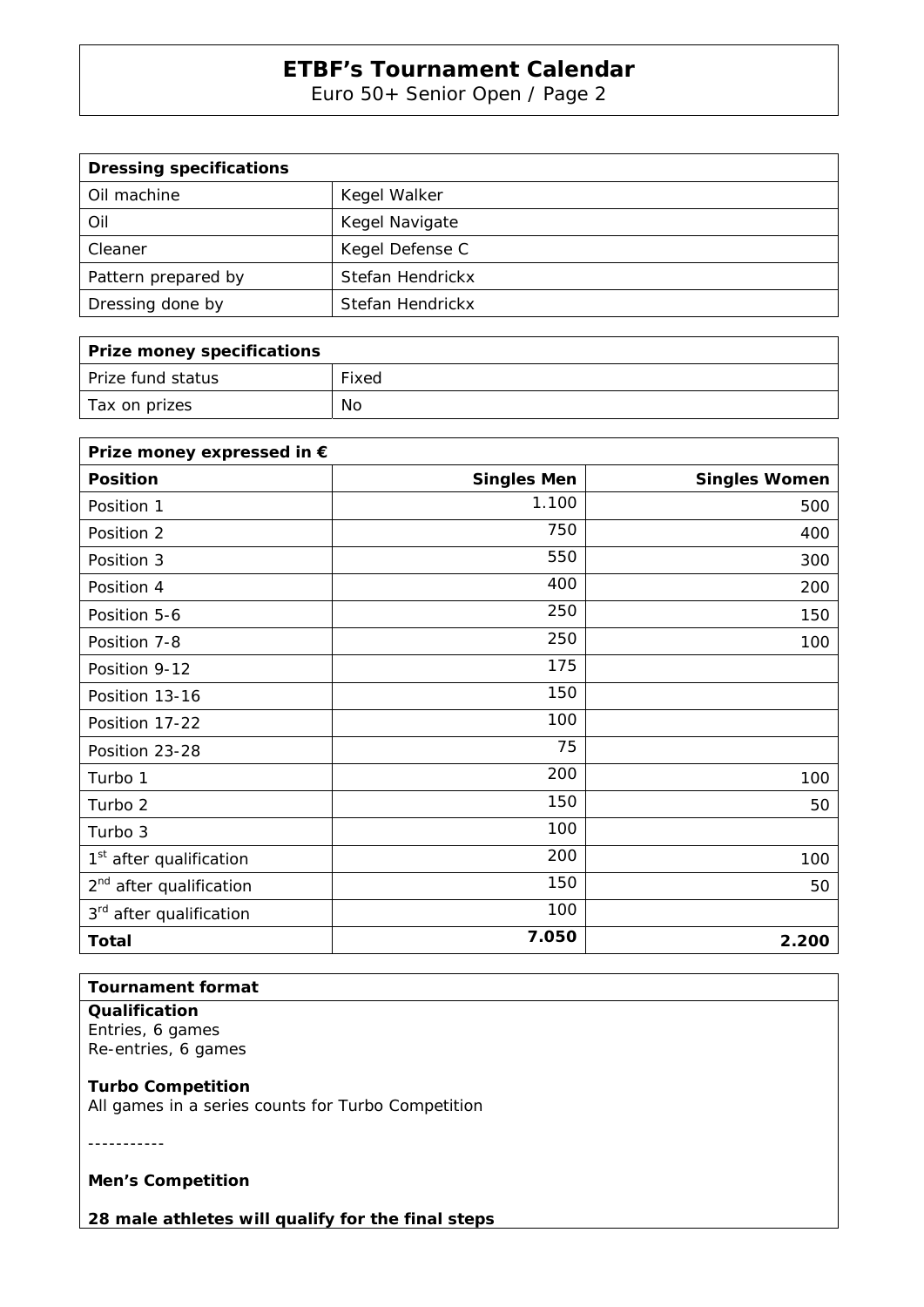Euro 50+ Senior Open / Page 3

### A: Top 22 from the general standing

B: Top 3 from a standing only including scratch scores, not qualified from A

C: Top 3 from the Turbo Competition, not qualified from A or B

#### **Men's Seeding for the final step 1-2**

 4 athletes positioned 1-4 in the general standing will qualify for the Final Step 2, seeded 1-4 24 athletes, which is all other qualified athletes, will play in the Final Step 1

#### **Men's Final Step 1**

24 athletes will play 4 games starting from scratch Top 12 is qualified for the final step 2, seeded 5-16

#### **Division in lane pair for Men's Final Step 2-4**

Group 1: Athletes seeded 1, 8, 9 and 16 Group 2: Athletes seeded 2, 7, 10 and 15 Group 3: Athletes seeded 3, 6, 11 and 14 Group 4: Athletes seeded 4, 5, 12 and 13

The athletes will stay on the same pair of lanes for all there steps.

#### **Men's Final Step 2**

16 athletes will play 2 games starting from scratch The lowest scoring athlete at each pair will be eliminated

#### **Men's Final Step 3**

12 athletes will play 2 games starting from scratch The lowest scoring athlete at each pair will be eliminated

#### **Men's Final Step 4**

8 athletes will play 2 games starting from scratch The lowest scoring athlete at each pair will be eliminated

The total 6 games score from the Final Step 2-4, of the 4 remaining athletes, will decide the ranking before the Stepladder Final.

#### **Men's Final Step 5**

There will be 3 stepladder matches

Stepladder match 1

The athlete seeded 4 and the athlete seeded 3 will play a one-game match The winner continues

## Stepladder match 2

The winner of match 1 and the athlete seeded 2 will play a one-game match The winner continues

Stepladder match 3 The winner of match 2 and the athlete seeded 1 will play a one-game match

-----------

#### **Women's Competition**

### **8 female athletes will qualify for the final steps**

A: Top 5 from the general standing, seeded 1-5

B: The athlete having the highest scratch scores, not qualified from A, seeded 6

C: Top 2 from the Turbo Competition, not qualified from A or B, seeded 7-8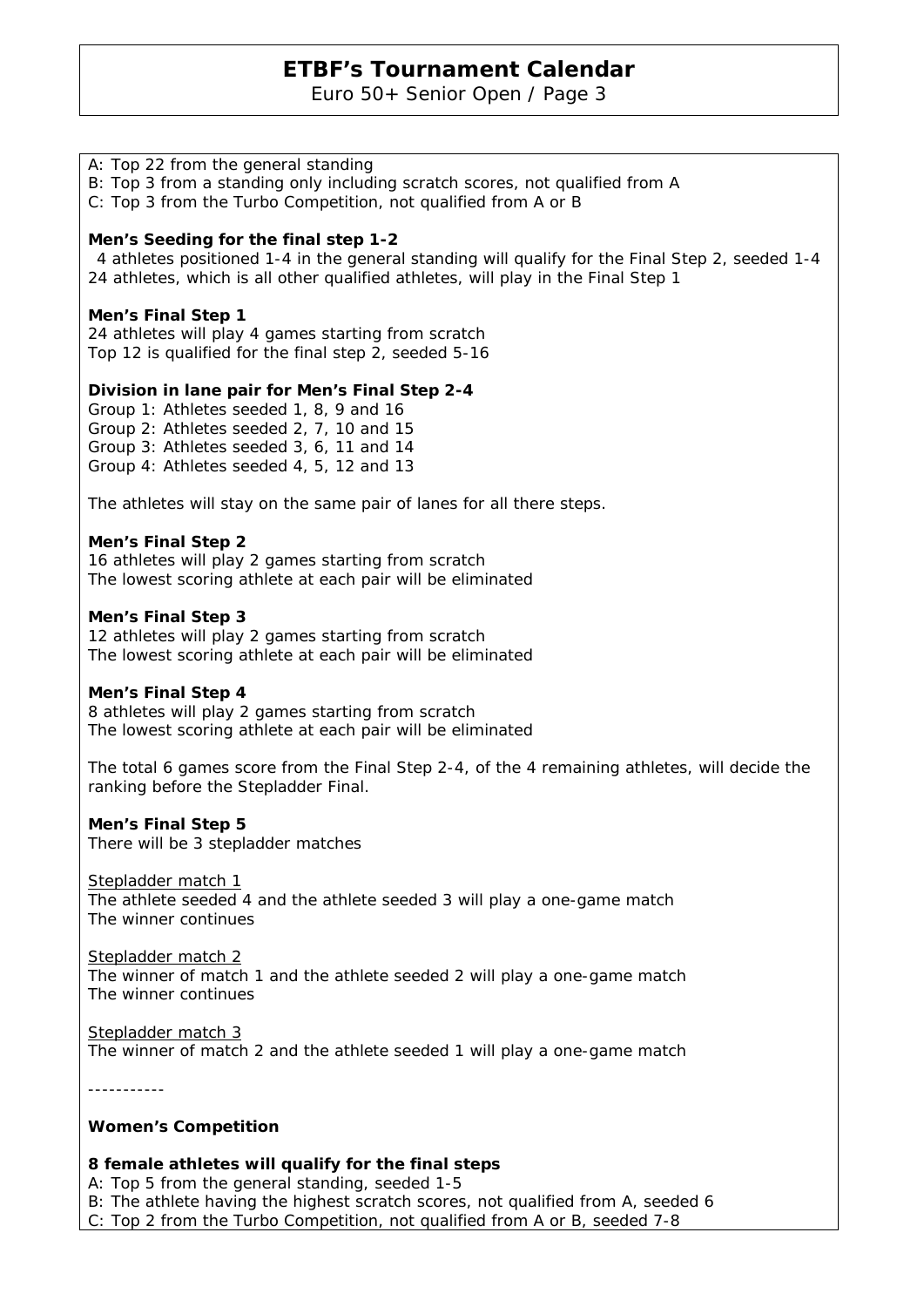Euro 50+ Senior Open / Page 4

#### **Division in lane pair for Women's Final Step 1-2**

Group 1: Athletes seeded 1, 4, 5 and 8 Group 2: Athletes seeded 2, 3, 6 and 7

The athletes will stay on the same pair of lanes for both steps.

#### **Women's Final Step 1**

8 athletes will play 2 games starting from scratch The lowest scoring athlete at each pair will be eliminated

#### **Women's Final Step 2**

6 athletes will play 2 games starting from scratch The lowest scoring athlete at each pair will be eliminated

The total 4 games score from the Final Step 1-2, of the 4 remaining athletes, will decide the ranking before the Stepladder Final.

**Women's Final Step 3**  There will be 3 stepladder matches

Stepladder match 1

The athlete seeded 4 and the athlete seeded 3 will play a one-game match The winner continues

Stepladder match 2

The winner of match 1 and the athlete seeded 2 will play a one-game match The winner continues

Stepladder match 3

The winner of match 2 and the athlete seeded 1 will play a one-game match

#### **Tournament tie rules**

#### **Qualification**

In case of a tie, the athlete with the lowest bonus will be ranked higher. If a tie still exists, the athlete with the highest game (incl. bonus) will be highest ranked, then the athlete with the second highest game (incl. bonus) etc.

#### **Turbo Competition**

In case of a tie, the athlete with the lowest bonus will be ranked higher. If a tie still exists, the athlete with the highest qualification game (incl. bonus) will be highest ranked, than the athlete with the second highest game (incl. bonus) etc.

#### **Final Steps before the Stepladder Final**

Ties will only be broken to decide the eliminated athlete.

First; the athlete with the highest bonus will be eliminated.

If a tie still exists, the tie will be broken by playing a  $9<sup>th</sup>$  and  $10<sup>th</sup>$  frame roll off, repeated until the tie is broken.

#### **Ties among the four qualified athletes for the stepladder final.**

In case of a tie, the athlete with the lowest bonus will be ranked higher. If a tie still exists, the athlete with the highest of the 6 previous games (men) or 4 previous games (women) (incl. bonus) will be highest ranked, than the athlete with the second highest game (incl. bonus) etc.

**Stepladder final** 

First; the athlete with the highest bonus will be the winner of the match.